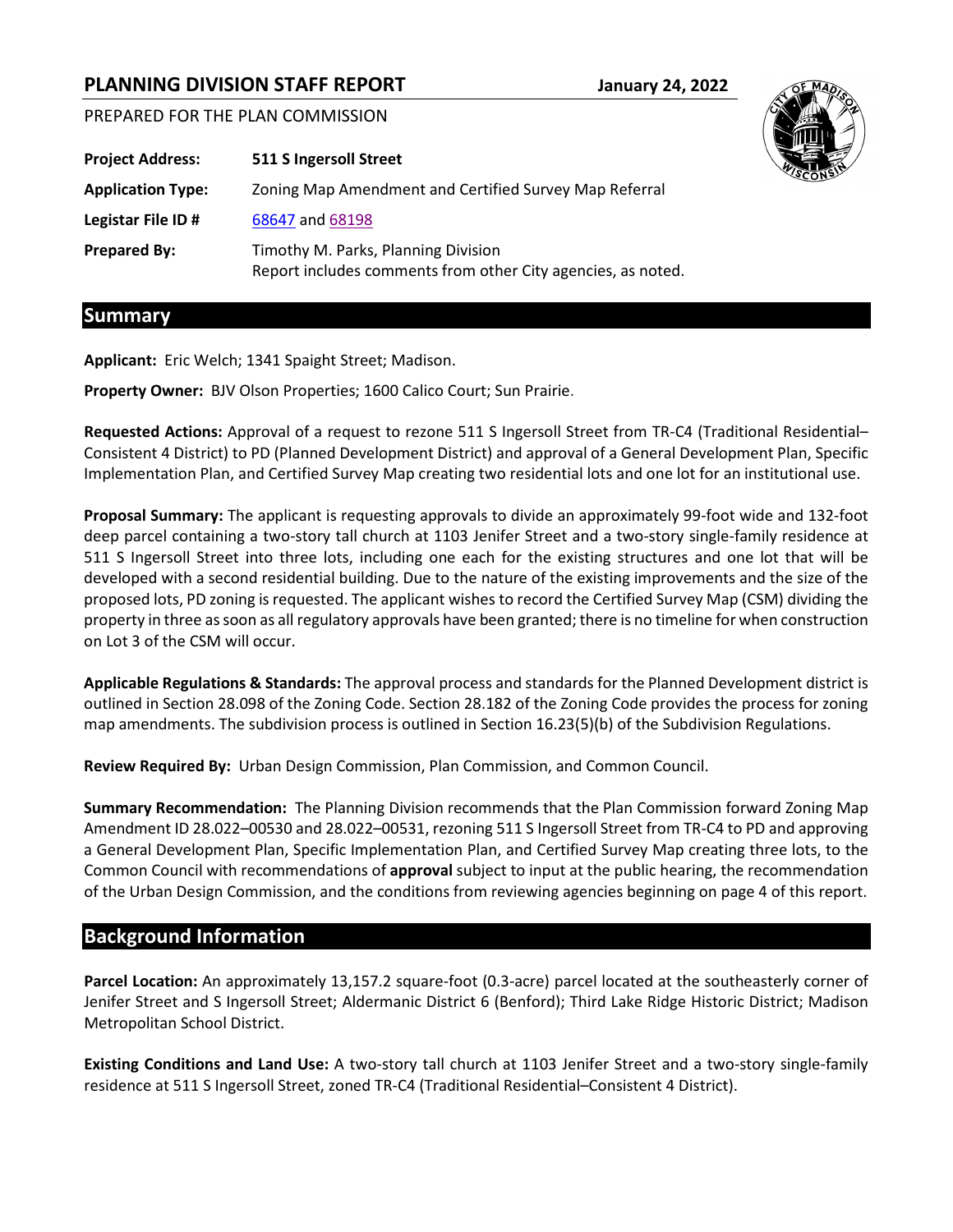**Surrounding Land Uses and Zoning:** The subject site is primarily surrounded by single- and two-family residences zoned TR-C4 (Traditional Residential–Consistent 4 District). The site is approximately one block north of Orton Park.

#### **Adopted Land Use Plans:**

The 2018 Comprehensive Plan recommends the subject site and most of the surrounding Marquette neighborhood for Low-Medium Residential (LMR) development. Map Note 4 on the Generalized Future Land Use Maps states that "the "house-like" residential character of the LMR area should be retained, and any limited redevelopment should generally maintain the current single-family/two-flat/three-flat development rhythm."

The subject site is also located with the 1994 Marquette [Neighborhood Plan](https://www.cityofmadison.com/dpced/planning/documents/marquette.pdf) area, which includes no specific land use recommendations for the subject site. However, preservation of the neighborhood's historic structures, continued maintenance of existing housing stock, renovation of existing structures, and redevelopment of underutilized properties to increase the housing stock are all included as general housing recommendation in the plan. The plan also recommends that new construction be compatible with the surrounding environment in terms of bulk, scale, and style of nearby buildings to ensure that the architectural and historical character of the neighborhood is retained.

**Zoning Summary:** The site is zoned PD, which will be reviewed in the following sections.

| <b>Other Critical Zoning Items</b>                                               |                                                                                                        |
|----------------------------------------------------------------------------------|--------------------------------------------------------------------------------------------------------|
| Yes:                                                                             | Urban Design (PD zoning), Landmarks (Third Lake Ridge Historic Dist.), Utility Easements, Barrier Free |
| Floodplain, Wellhead Protection, Waterfront Development, Adjacent to Park<br>No: |                                                                                                        |
|                                                                                  | Prepared by: Jacob Moskowitz, Asst. Zoning Administrator                                               |

**Environmental Corridor Status:** The property is not located within a mapped environmental corridor.

**Public Utilities and Services:** The site is served by a full range of urban services.

# **Project Description**

The applicant is requesting approval of a request to rezone 511 S Ingersoll Street from TR-C4 (Traditional Residential–Consistent 4 District) to PD(GDP-SIP) zoning to facilitate the division of the approximately 0.3-acre parcel into three lots by Certified Survey Map (CSM).

The subject parcel is located at the southeasterly corner of S Ingersoll and Jenifer Streets and is developed with a two-story tall place of worship (Capital City Sanctuary COGIC) at 1103 Jenifer Street and a two-story single-family residence at 511 S Ingersoll Street. The proposed CSM will create individual lots for both of the existing buildings, with the place of worship to be located on a 61.15-foot by 86.7-foot (5,299 square-foot) Lot 1 and the residence on a 46-foot by 61.12-foot (2,811 square-foot) Lot 2. As shown on the CSM dated January 12, 2022, the place of worship will be located approximately 7 feet from the proposed northeasterly lot line and 9.8 feet from Lot 2 to the southeast.

In addition, the CSM proposes a third lot fronting onto Jenifer Street to accommodate an additional residential building to be located between the place of worship and northeasterly property line shared with a two-family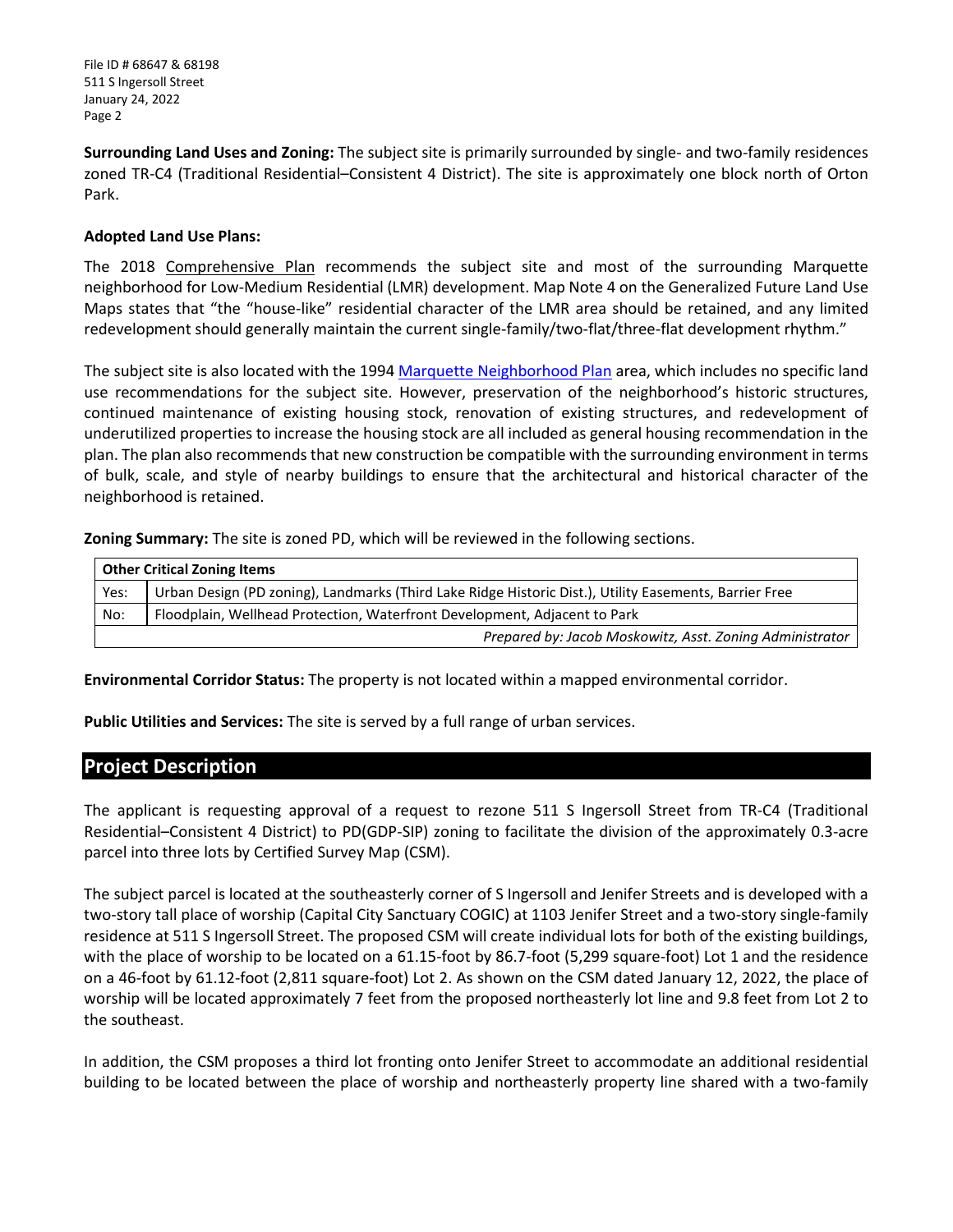residence at 1111 Jenifer Street. Lot 3 is proposed as a 38-foot wide, 132-foot deep (5,040 square-foot) parcel. The land comprising proposed Lot 3 is currently vacant and used by the place of worship on proposed Lot 1.

Specific plans for Lot 3 are not known at this time. The applicant has previously expressed interest in relocating an existing building to the property, but may also pursue new construction on that parcel. Ordinarily, detailed development plans would accompany a request for a PD zoning district. However, in this case, the subject site and surrounding properties are located in the Third Lake Ridge Historic District, as governed by MGO Chapter 41, the Historic Preservation Ordinance. As such, any construction on or building relocation to Lot 3 of the CSM will require approval of a Certificate of Appropriateness by the Landmarks Commission prior to issuance of permits for either new construction or relocation. Landmarks Commission approval would also be required for any changes to the existing place of worship on Lot 1 and residence on Lot 2.

The uses permitted in the zoning text for the proposed PD district default to the allowed uses in the TR-C4 district, which include single-family residences, two-family residences (flats or side-by-side duplexes), three-family residences, and certain group living arrangements. Setbacks for Lot 3 will be set back 15 feet from the Jenifer Street property line and 20 feet from the rear line. Of note, the proposed text does not include minimum usable open space or maximum building coverage provisions. The zoning text, however, anticipates that Landmarks Commission approval will be required for any new construction, additions, or exterior alterations on the three proposed lots.

While Planning and Zoning staff are generally in agreement with the broad parameters proposed in the zoning text, staff will work with the applicant prior to recording of the PD zoning and CSM to refine and clarify the text. For reference, a version of the applicant's zoning text revised by Planning and Zoning staff is attached, which reflects some of the revisions staff feels are necessary to adequately govern this PD district. The language in the staff-proposed text includes more specific bulk regulations as well as the design review provisions recommended by the Urban Design Commission when they reviewed the proposed PD district at their December 15, 2021, when the project was recommended for **final** approval. The report from that meeting is also attached to the files for this project.

# **Analysis and Conclusion**

The three lots proposed will not meet the bulk or area requirements for new lots in the existing TR-C4 district, which requires that single-family residences be located on lots that are a minimum 40 feet wide, 100 feet deep, and 4,000 square feet in area. Likewise, the place of worship or any other non-residential use allowed in the TR-C4 district is required to be located on a lot that is a minimum 40 feet wide, 100 feet deep, and 4,800 square feet in area. Additionally, 20-foot front yards, rear yards equivalent to 30% of lot depth up to 30 feet, and 6- to 12-foot side yards are required in the TR-C4 district, which also caps lot coverage at 65%. In addition to not meeting the lot design and bulk requirements of the TR-C4 district, staff is unaware of another conventional zoning district that could accommodate the lots proposed by the CSM, thereby requiring PD zoning to provide the zoning framework to make division of the parcel and proposed infill development possible. There are no pre-determined bulk or area requirements in a PD district, which is instead governed by a zoning text specifically tailored to the proposed planned development.

The proposed rezoning is subject to standards and process for Planned Development Districts in Section 28.098 of the Zoning Code, as well as the process for zoning map amendments in Section 28.182. In order to approve the zoning map amendment, the Common Council shall find that the zoning map amendment is *consistent with* the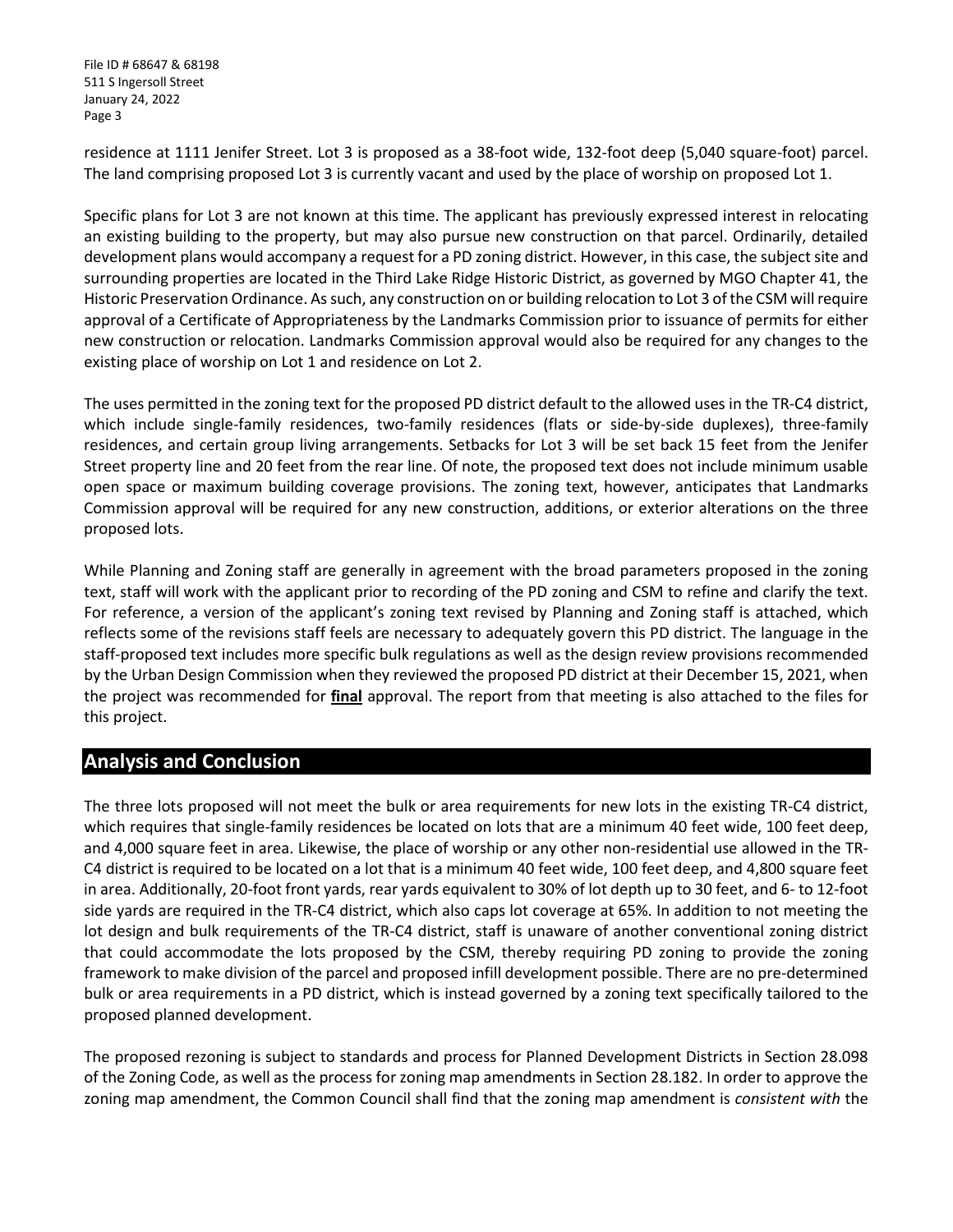City's Comprehensive Plan as required by Chapter 66.1001(3) of Wisconsin Statutes. "Consistent with" is defined as "furthers or does not contradict the objectives, goals and policies contained in the comprehensive plan."

The Planning Division believes the Plan Commission may find that the proposed Planned Development meets the standards for approval, including the standards for the PD district in Section 28.098 of the Zoning Code. Likewise, staff also believes that the standards for approval for the three-lot CSM are also met subject to approval of the PD zoning.

Per its statement of purpose, the Planned Development (PD) district is established to provide a voluntary regulatory framework as a means to facilitate the unique development of land in an integrated and innovative fashion, to allow for flexibility in site design, and to encourage development that is sensitive to environmental, cultural, and economic considerations, and that features high-quality architecture and building materials. In addition, the Planned Development zoning district is intended to encourage sustainable development; promote integrated land uses allowing for a mixture of residential, commercial, and public facilities along corridors and in transitional areas, with enhanced pedestrian, bicycle and transit connections and amenities; preserve and enhance environmental features through careful and sensitive placement of buildings and facilities; provide more adequate, usable, and suitably located open space, recreational amenities, and other public facilities than would otherwise be provided under conventional land development techniques; and facilitate high-quality development consistent with the goals, objectives, policies, and recommendations of the Comprehensive Plan and adopted neighborhood, corridor or special area plans. The PD district is intended only for use in situations where none of the base zoning districts address the type of development or site planning proposed.

The 2018 Comprehensive Plan recommends the subject site and most of the surrounding Marquette neighborhood for Low-Medium Residential (LMR) development. Map Note 4 on the Generalized Future Land Use Maps states that "the "house-like" residential character of the LMR area should be retained, and any limited redevelopment should generally maintain the current single-family/two-flat/three-flat development rhythm." The subject site is also located with the 1994 Marquette Neighborhood Plan area, which includes no specific land use recommendations for the subject site. However, preservation of the neighborhood's historic structures, continued maintenance of existing housing stock, renovation of existing structures, and redevelopment of underutilized properties to increase the housing stock are all included as general housing recommendation in the plan. The plan also recommends that new construction be compatible with the surrounding environment in terms of bulk, scale, and style of nearby buildings to ensure that the architectural and historical character of the neighborhood is retained.

In the case of the subject site, Planning staff feels that the proposed PD district will allow for the vacant land adjacent to the place of worship and adjacent to the rear of the existing residence to be infilled in a manner that could not be reasonably developed under base/conventional zoning district requirements consistent with PD standard 1b. Staff also feels that the Plan Commission may also find that the proposed PD district facilitates the development goals in the Comprehensive Plan and adopted neighborhood plans. While the CSM proposes a unique lot pattern not often seen by the Plan Commission, the proposed lots will be similar in character to other lots nearby, including Lot 2, which will be comparable in size and lot coverage to a handful of other lots located nearby along S Ingersoll Street in its 400- and 500-blocks, including three directly across the street. Meanwhile, proposed Lot 3 will be slightly larger in width and area than most of the other lots in the 1100-block of Jenifer Street, which are predominantly 33 feet wide and 132 feet deep compared to the 38 feet by 132 feet proposed by the subject CSM.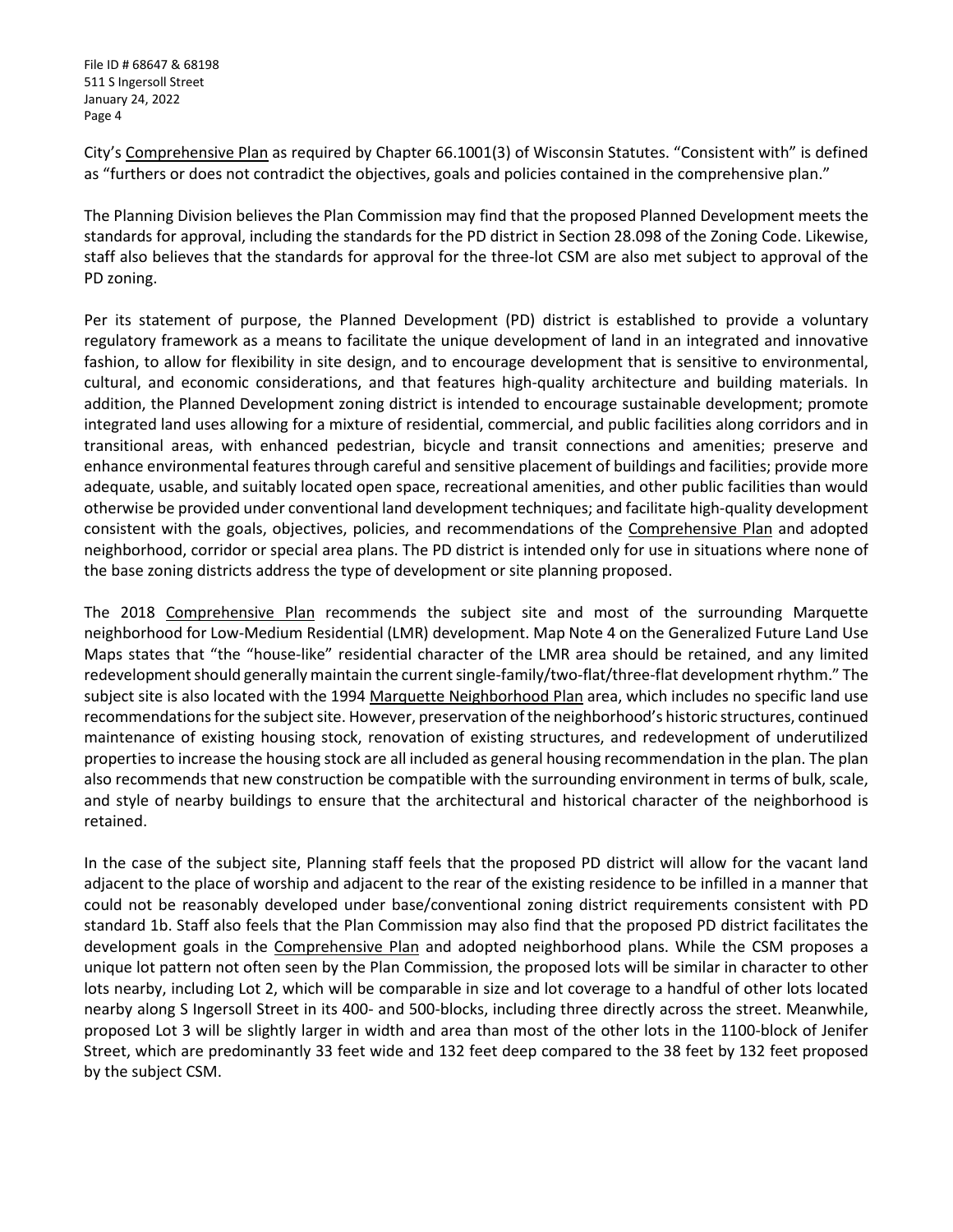In addition to the Urban Design Commission's review of the proposed PD district on December 15, 2021, an earlier version of the CSM was previously issued a Certificate of Appropriateness by the Landmarks Commission on August 5, 2021. The Landmarks Commission approved the revised January 12 version of the CSM, the demolition of a detached garage, and a new accessible ramp for 1103 Jenifer Street at its January 10, 2022 meeting.

# **Recommendation**

#### **Planning Division Recommendation** (Contact Timothy M. Parks, (608) 261-9632)

The Planning Division recommends that the Plan Commission forward Zoning Map Amendment ID 28.022–00530 and 28.022–00531, rezoning 511 S Ingersoll Street from TR-C4 to PD and approving a General Development Plan, Specific Implementation Plan, and a Certified Survey Map creating three lots, all to the Common Council with recommendations of **approval** subject to input at the public hearing, the recommendation of the Urban Design Commission, the following Planning Division condition(s), and conditions from reviewing agencies:

**Recommended Conditions of Approval | Major/Non-Standard Conditions are Shaded.** 

#### **Urban Design Commission**

The Urban Design Commission recommended **final approval** of the proposed Planned Development district on December 15, 2021 subject to the final administrative approval of new construction in the district by the Secretary or Commission following Landmarks Commission approval.

#### **Planning Division**

1. The applicant shall work with Planning and Zoning staff on the final form and contents of the zoning text prior to final approval and recording of the PD zoning and Certified Survey Map. The final zoning text shall include the final design review process recommended by the Urban Design Commission on December 15, 2021.

#### **The following conditions have been submitted by reviewing agencies:**

#### **City Engineering Division** (Contact Brenda Stanley (608) 261-9127)

- 2. Each proposed lot shall have a separate sanitary sewer lateral or have a recorded ownership/ maintenance agreement for any proposed shared sanitary sewer lateral.
- 3. Madison Metropolitan Sewerage District (MMSD) charges are due and payable prior to City Engineering Division sign-off, unless otherwise collected with a Developer's / Subdivision Contract. Please contact Mark Moder ((608) 261-9250) to obtain the final MMSD billing a minimum of two (2) working days prior to requesting City Engineering signoff.
- 4. A minimum of two (2) working days prior to requesting City Engineering signoff on the plat/csm contact either Tim Troester (West) at 261-1995 (ttroester@cityofmadison.com) or Brenda Stanley (East) at 608-261-9127 (bstanley@cityofmadison.com) to obtain the final stormwater utility charges that are due and payable prior to sub-division of the properties. The stormwater utility charges (as all utility charges) are due for the previous months of service and must be cleared prior to the land division (and subsequent obsolesces of the existing parcel).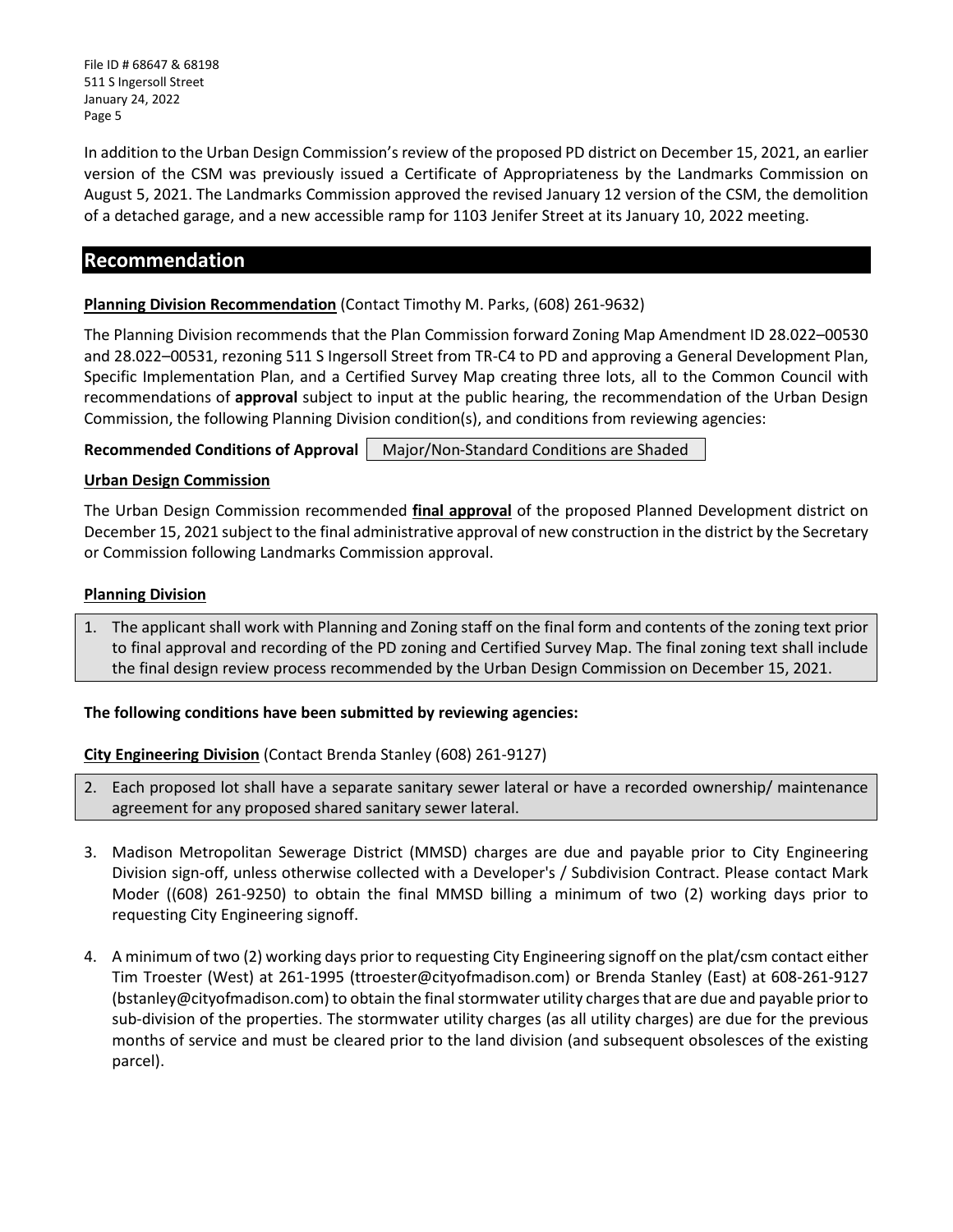**City Engineering Division–Mapping Section** (Contact Jeff Quamme, (608) 266-4097)

- 5. The CSM shallshow and label the existing Joint Driveway Easement over the northeast 4 feet of Lot 3 and over the southwest 4 feet of the property to the northeast as per Document Nos. 414513, 724050 and 4590558.
- 6. It appears as pedestrian access will be over a part of Lot 2 for the ramp located on Lot 1. If so, immediately after the CSM has been recorded a pedestrian access easement / agreement shall be recorded and a recorded copy provided.
- 7. Wisconsin Administrative Code A-E 7.08 identifies when Public Land System (PLS) tie sheets must be filed with the Dane County Surveyor's office. The developer's surveyor and/or the applicant must submit copies of required tie sheets or monument condition reports (with current tie sheet attached) for all monuments, including center of sections of record, used in this survey, to Jeff Quamme, City Engineering (jrquamme@cityofmadison.com).
- 8. Prior to City Engineering Division final sign-off by main office for CSMs, the final CSM submitted by email transmittal in PDF format must be to Jeff Quamme, Engineering Land Records Coordinator [\(jrquamme@cityofmadison.com\)](mailto:jrquamme@cityofmadison.com), for final technical review and approval. This submittal must occur a minimum of two working days prior to final City Engineering Division sign-off.
- 9. Provide a bearing on the northeast line of Lot 2.
- 10. Correct the document number for Farwell's Replat to Document No. 106.
- 11. Correct the overall quarter line distance to 2629.61 per measured coordinates. Adjust any ties to the CSM accordingly.
- 12. The applicant shall submit to Jeff Quamme, prior to final Engineering sign-off of the subject CSM, one (1) digital CADD drawing in a format compatible with AutoCAD. The digital CADD file(s) shall be referenced to the Dane County Coordinate System and shall contain, at minimum, the list of items stated below, each on a separate layer/level name. The line work shall be void of gaps and overlaps and match the final recorded CSM: right of way lines (public and private); lot lines; lot numbers; lot/plat dimensions; street names, and; easement lines (including wetland and floodplain boundaries).

\*This transmittal is a separate requirement than the required submittals to Engineering Streets Section for design purposes. The Developer/Surveyor shall submit new updated final plat, electronic data and a written notification to Engineering Mapping for any changes to the plat which occur subsequent to any submittal.

### **Traffic Engineering Division** (Contact Sean Malloy, (608) 266-5987)

13. The applicant shall provide a recorded copy of any joint driveway ingress/egress and crossing easements and shall be noted on face of plan.

#### **Zoning Administrator** (Contact Jacob Moskowitz, (608) 266-4450)

14. Work with Planning and Zoning staff to finalize the PD (GDP-SIP) zoning text for the project.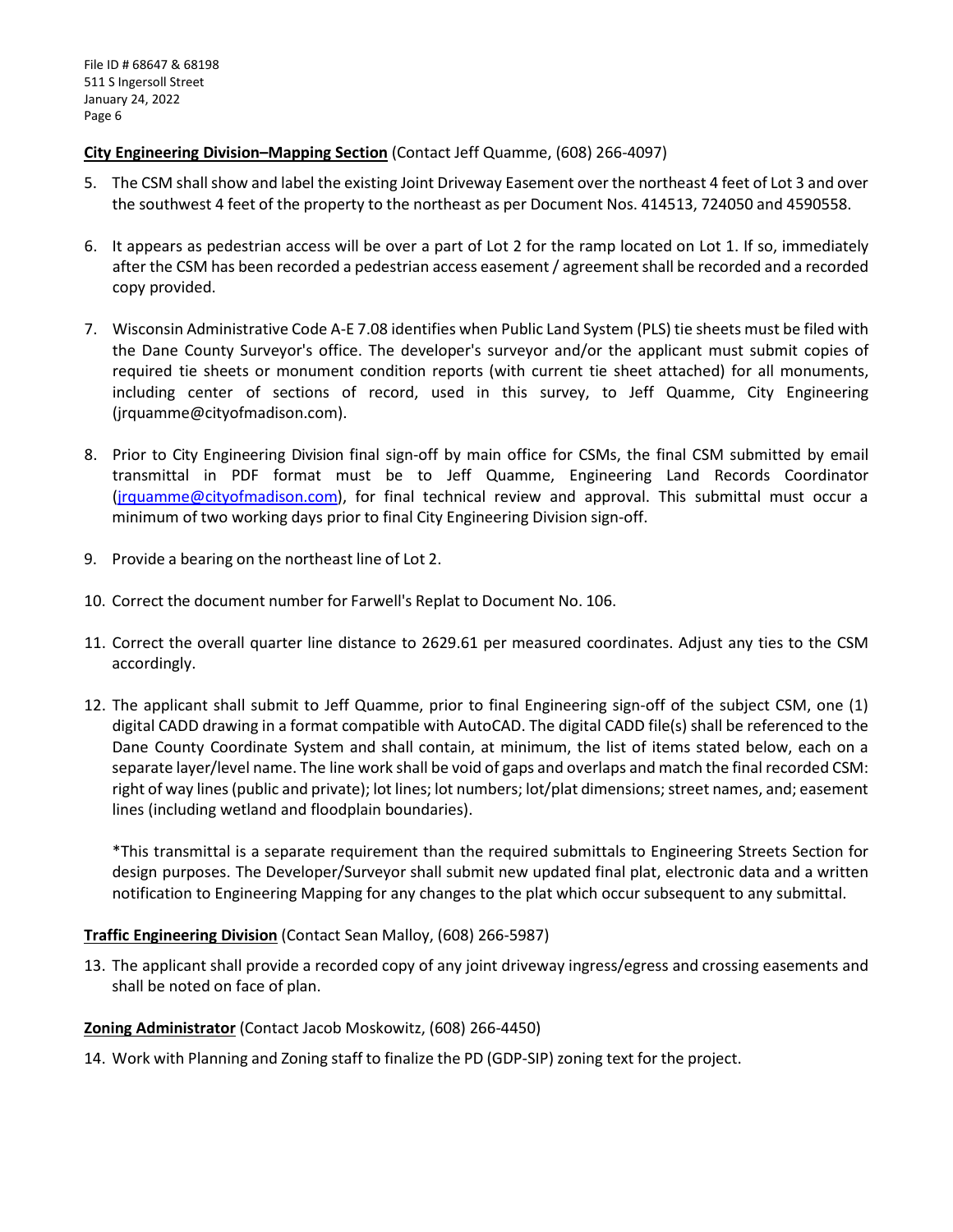#### **Fire Department** (Contact Bill Sullivan, (608) 261-9658)

15. The proposed property line between Lot 1 and Lot 2 shall not create a Building Code violation as it relates to fire separation distances. Confirm/construct the wall of the existing garage shown on Lot 1 to the required fire rated walls and limit of openings.

#### **Metro Transit** (Contact Tim Sobota, (608) 261-4289)

This agency has reviewed this request and recommended no conditions of approval.

#### **Parks Division** (Contact Kathleen Kane (608) 261-9671)

16. Park Impact Fees(comprised of the Park Infrastructure Impact Fee, per MGO Sec. 20.08(2)) will be required for all new residential development associated with this project. The following note should be included on the CSM: "Lots within this subdivision are subject to impact fees that are due and payable at the time building permit(s) are issued."

#### **Forestry Section** (Contact Brad Hofmann, (608) 267-4908)

This agency has reviewed this request and recommended no conditions of approval.

#### **Water Utility** (Contact Jeff Belshaw (608) 261-9835)

17. Upon development, a separate water service lateral and water meter will be required to serve each parcel. The water laterals shall be directly connected to the public water main with the shut-off valve located in the public right of way (per PSC 185.52 (2)). A water lateral is not required if the parcel remains undeveloped.

### **Office of Real Estate Services** (Heidi Radlinger, (608) 266-6558)

- 18. Prior to final approval sign-off by the Office of Real Estate Services ("ORES"), the Owner's Certificate(s) on the CSM shall be executed by all parties of interest having the legal authority to do so, pursuant to Wis. Stats. 236.21(2)(a). Said parties shall provide documentation of legal signing authority to the notary or authentication attorney at the time of execution. The title of each certificate shall be consistent with the ownership interest(s) reported in the most recent title report. When possible, the executed original hard stock recordable CSM shall be presented at the time of Office of Real Estate Services (ORES) approval sign-off. If not, the City and the Register of Deeds are now accepting electronic signatures. A PDF of the CSM containing electronic signatures shall be provided to ORES to obtain approval sign-off.
- 19. A Certificate of Mortgagee for Bank of Sun Prairie needed as referenced in title commitment.
- 20. If a mortgage or other financial instrument is reported in record title, but has been satisfied or no longer encumbers the lands or ownership within the CSM boundary, a copy of a recorded satisfaction or release document for said instrument shall be provided prior to CSM approval sign-off.
- 21. If any portion of the lands within the CSM boundary are subject to an Option to Purchase or other Option interest please include a Certificate of Consent for the option holder and executed prior to CSM sign-off.
- 22. A Consent of Lessee certificate shall be included on the CSM for all tenant interests in excess of one year, recorded or unrecorded, and executed prior to CSM sign-off.